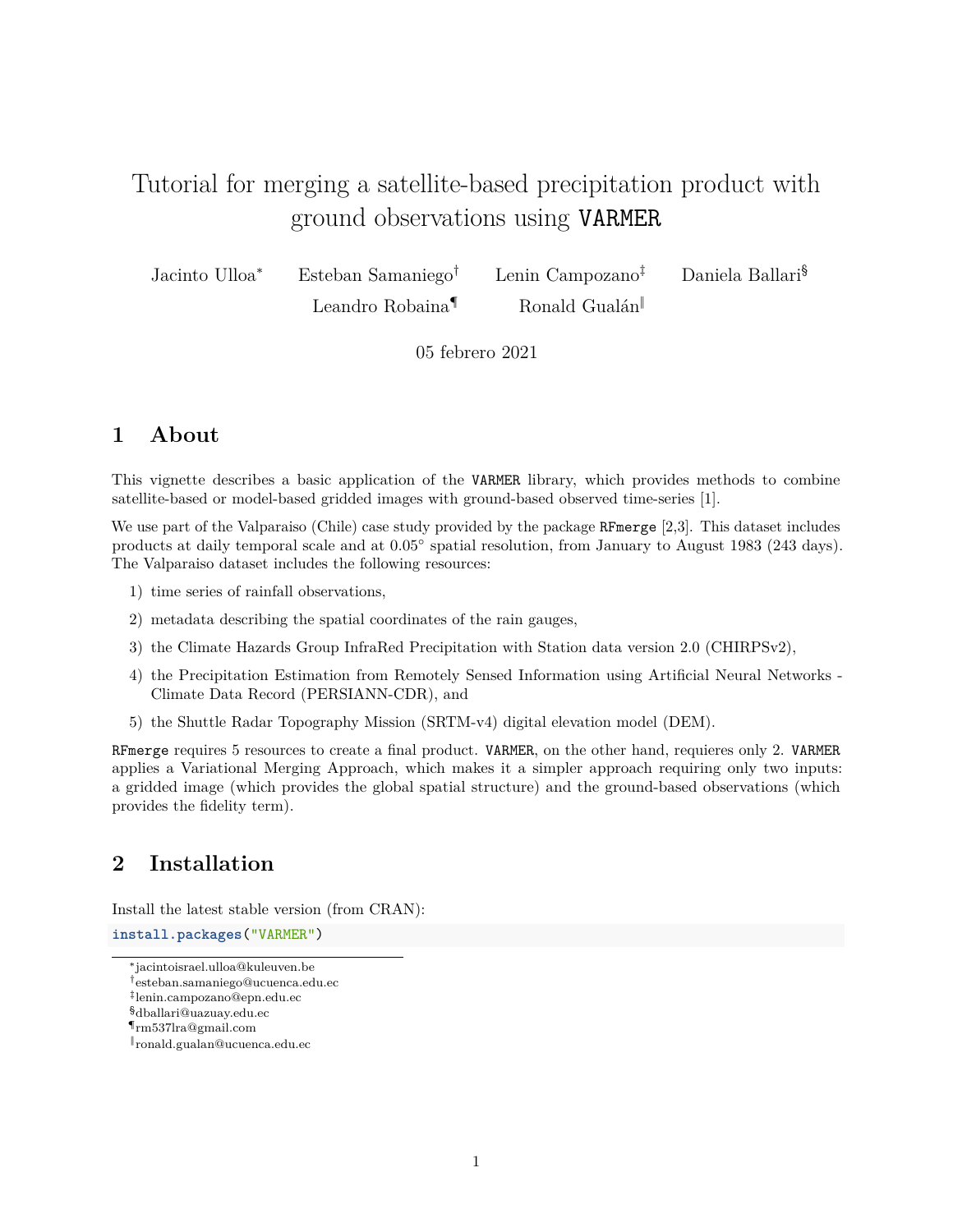### **3 Setting up the environment**

1. Load other packages that will be used in this analysis and VARMER:

```
library(zoo)
library(sf)
library(raster)
library(RFmerge)
library(tictoc)
library(cluster)
#library(ggplot2)
library(parallel)
library(VARMER)
```
### **4 Loading input data**

First, daily time series of rainfall observations in 34 rain gauges located in Valparaiso will be used for this example, from *1983-01-01* to *1983-08-31*, which are available in the **ValparaisoPPts** dataset provided in the RFmerge package (for your own application, this dataset might be read from a CSV file or a zoo file). In addition, the **ValparaisoPPgis** dataset contains information about the IDs and spatial coordinates of each one of the rain gauges (for your own application, this dataset might be read from a CSV file). Finally, **ValparaisoSHP** stores the sf polygon defining the outer borders of the study area (for your own application, this dataset might be read from an ESRI shapefile).

```
data(ValparaisoPPts)
data(ValparaisoPPgis)
data(ValparaisoSHP)
```
Secondly, we need to load the satellite-based precipitation dataset. Following the RFmerge example, CHIRPSv2 [4] at a spatial resolution of 0*.*05◦ is used to provide the global spatial structure.

```
chirps.fname <- system.file("extdata/CHIRPS5km.tif", package="RFmerge")
CHIRPS5km <- brick(chirps.fname)
```
## **5 Basic exploratory data analysis**

The multi-band geotiff (CHIRPS) provided in the RFmerge package do not store the date of the precipitation estimate as name of the corresponding layer. Therefore, before any exploratory analysis, we would give meaningful names to each band (layer) in CHIRPS5km:

```
ldates <- seq(from=as.Date("1983-01-01"), to=as.Date("1983-08-31"), by="days")
names(CHIRPS5km) <- ldates
```
Then, we want to visualize the first six rows of the spatial metadata:

```
head(ValparaisoPPgis)
```
## Code lon lat NOM\_REG NOM\_PROV COD\_COM NOM\_COM ## 1 P5101005 -70.8000 -32.0836 Regin de Valparaso Los Andes 5304 San Esteban ## 2 P5111002 -71.0300 -32.1567 Regin de Valparaso Los Andes 5304 San Esteban ## 3 P5101006 -70.7833 -32.1836 Regin de Valparaso Los Andes 5304 San Esteban ## 4 P5100006 -70.7839 -32.2261 Regin de Valparaso Los Andes 5304 San Esteban ## 5 P5100005 -70.7100 -32.2286 Regin de Valparaso Los Andes 5304 San Esteban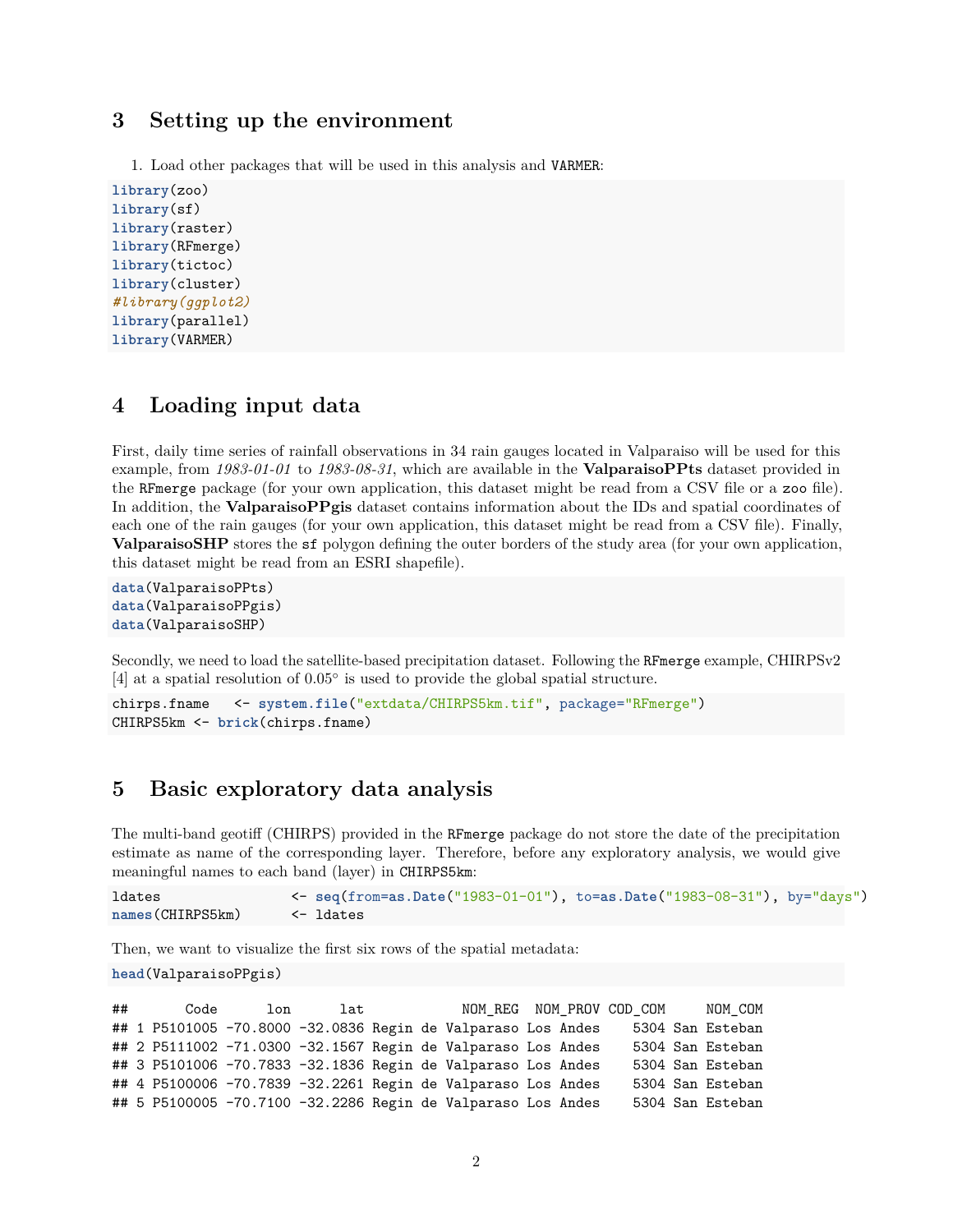```
## 6 P5111001 -71.1386 -32.2528 Regin de Valparaso Los Andes 5304 San Esteban
Plotting the daily precipitation time series for the first station (code: P5101005 ).
main <- paste("Daily precipitation for the station", ValparaisoPPgis$Code[1])
ylab <- "Precipitation [mm]"
x.ts <- ValparaisoPPts[,1]
plot(x.ts, main=main, ylab= ylab, col="blue")
grid()
```


# **Daily precipitation for the station P5101005**

Index

Plotting the accumulated precipitation estimates for the first eight months of 1983 from CHIRPS, and overlying the boundaries of the study area (only its first attribute):

chirps.total <- **sum**(CHIRPS5km, na.rm= FALSE)

```
plot(chirps.total, main = "CHIRPSv2 [Jan - Aug] ", xlab = "Longitude", ylab = "Latitude")
plot(ValparaisoSHP[1], add=TRUE, col="transparent")
```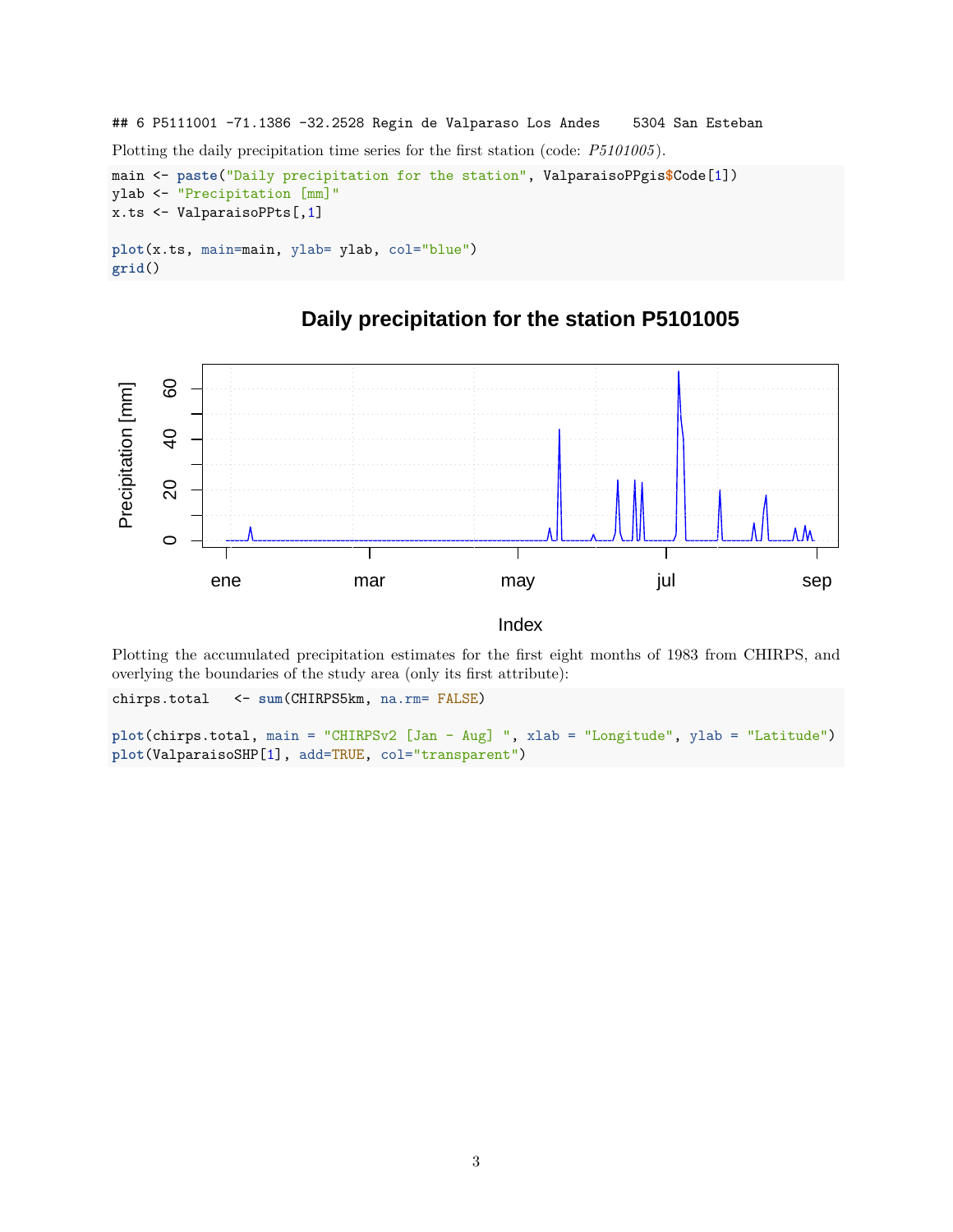**CHIRPSv2 [Jan − Aug]** 



# **6 Running VARMER**

### **6.1 Setup**

Finally, you need to define the output directory (drty.out) before running VARMER. Then, you can run the varmer.ts function as follows:

```
varmer.ts(x=ValparaisoPPts, x.metadata=ValparaisoPPgis,
          v=CHIRPS5km, lat='lat', lon='lon',
          drty.out="~/Documentos/dataset_valparaiso/")
```